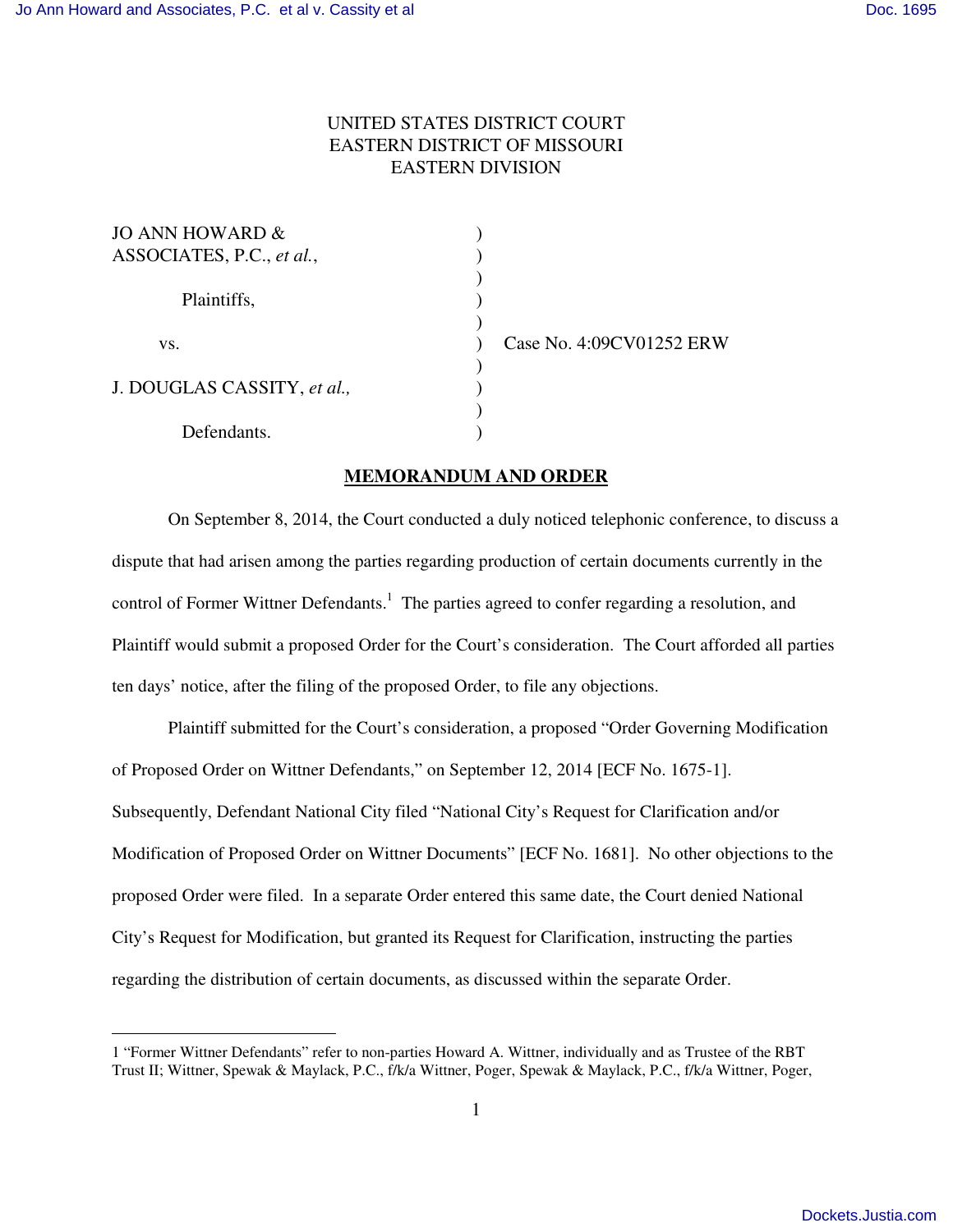The Court has reviewed the proposed Order, and finds its terms, with minor time adjustments, resolve the discovery dispute in a manner best suited to serve the purposes of the rules governing disclosures, within the scope of discovery. Accordingly, the Court hereby orders as follows:

1) On or about April 9, 2012, Plaintiffs and the Former Wittner Defendants entered into a Stipulation Regarding Collection and Production of Documents and Other Material by the Former Wittner Defendants ("Stipulation") [ECF No. 871] whereby the Former Wittner Defendants agreed to produce electronic devices to Plaintiffs that contained any files related to the facts in this action. Those devices would be forensically imaged and searched using relevant search terms provided by Plaintiffs. Subject to the conditions of paragraphs nine and ten of the Stipulation, all material resulting from a search would be produced to Plaintiffs, with the exception of irrelevant material or material withheld on the basis of privilege.

2) After negotiations between Plaintiffs and the Former Wittner Defendants, a search using relevant terms provided by Plaintiffs was conducted on copies of four of the devices by Plaintiffs' discovery vendor ("Plaintiffs' Vendor"), resulting in approximately 120,000 documents (the "Wittner Documents"). Within the Wittner Documents, there may exist privileged documents not belonging to National Prearranged Services, Inc., Lincoln Memorial Life Insurance Company, and Memorial Service Life Insurance Company. Such privileged documents may include documents belonging to, without limitation, Tyler Cassity and/or Hollywood Forever, Inc. ("Tyler/Hollywood") and/or Rhonda Cassity and/or Rhonda L. Cassity, Inc. ("Rhonda/RLCI").

3) The Former Wittner Defendants were dismissed with prejudice from this action on March 11, 2014 [ECF No. 1446], and are no longer able to conduct a privilege review as provided in paragraphs nine and ten of the Stipulation.

<u>.</u>

Spewak, Maylack & Spooner, P.C.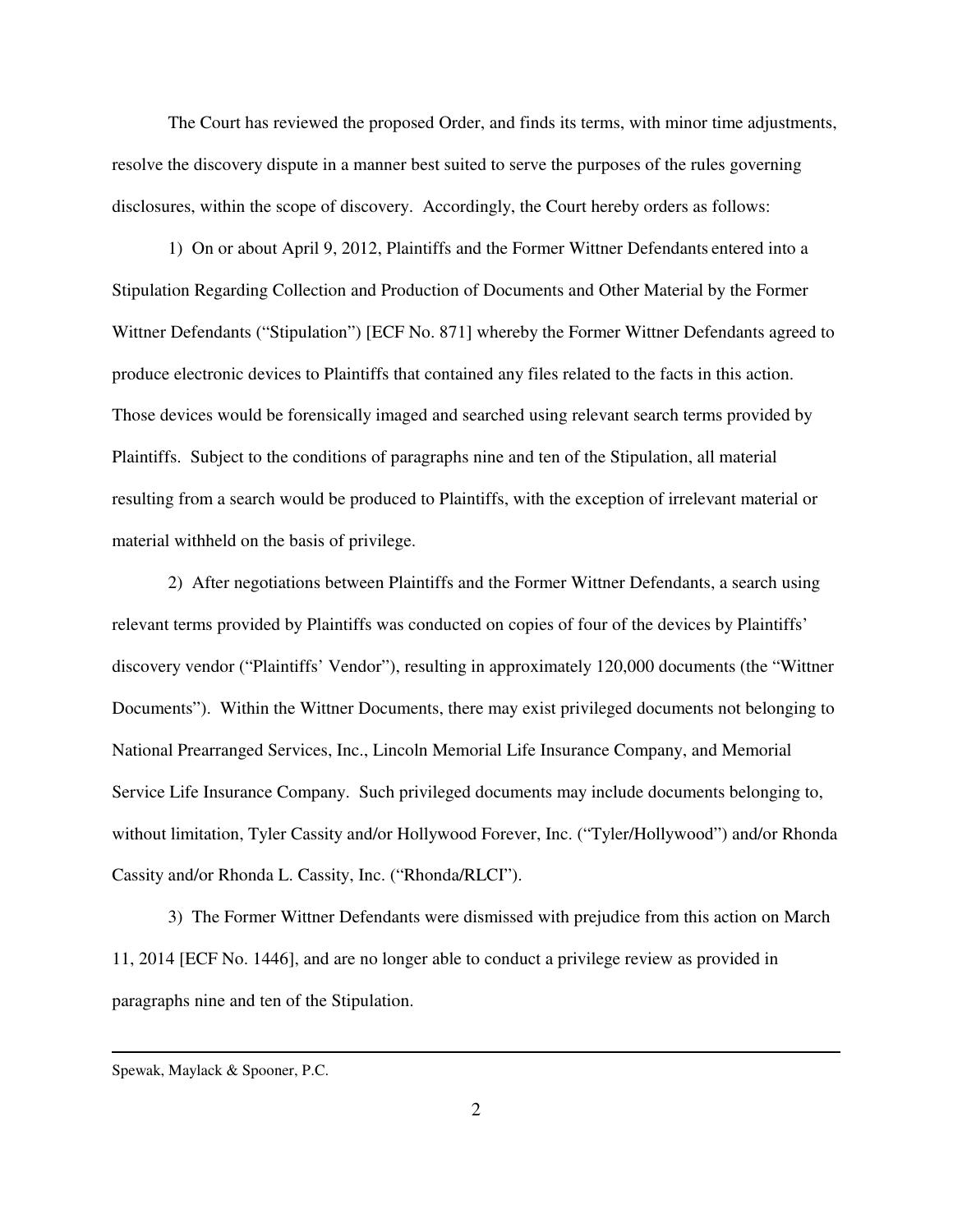4) Plaintiffs' Vendor shall produce to counsel for Tyler/Hollywood (a) all documents within the Wittner Documents that contain e-mail addresses for Tyler/Hollywood, and (b) all documents within the Wittner Documents generated by searches performed by Plaintiffs' Vendor utilizing terms generated by counsel for Tyler/Hollywood that relate to Tyler/Hollywood (the **"Tyler/Hollywood Documents**")**.** Counsel for Tyler/Hollywood shall provide the search terms and the e-mail addresses to Plaintiffs and the Former Wittner Defendants within three days from the date of this Order. Plaintiffs shall provide Plaintiffs' Vendor with the search terms and e-mail addresses received from counsel for Tyler/Hollywood.

5) Plaintiffs' Vendor shall produce to counsel for Rhonda/RLCI (a) all documents within the Wittner Documents that contain e-mail addresses for Rhonda/RLCI, and (b) all documents within the Wittner Documents generated by searches performed by Plaintiffs' Vendor utilizing terms generated by counsel for Rhonda/RLCI that relate to Rhonda/RLCI (the **"Rhonda/RLCI Documents**")**.**  Counsel for Rhonda/RLCI shall provide the search terms and the e-mail addresses to Plaintiffs and the Former Wittner Defendants within three days from the date of this Order. Plaintiffs shall provide Plaintiffs' Vendor with the search terms and e-mail addresses received from counsel for Rhonda/RLCI.

6) Tyler/Hollywood and Rhonda/RLCI shall return to the Former Wittner Defendants any documents reviewed by Tyler/Hollywood in the Tyler/Hollywood Documents and by Rhonda/RLCI in the Rhonda/RLCI Documents that are not reasonably related to the facts in this action. Such documents shall be returned within thirty (30) days of Tyler/Hollywood's review of the Tyler/Hollywood Documents and within thirty (30) days of Rhonda/RLCI's review of the Rhonda/RLCI Documents. No copies of the documents returned to the Former Wittner Defendants shall be retained and/or distributed by Tyler/Hollywood or Rhonda/RLCI. Neither Tyler/Hollywood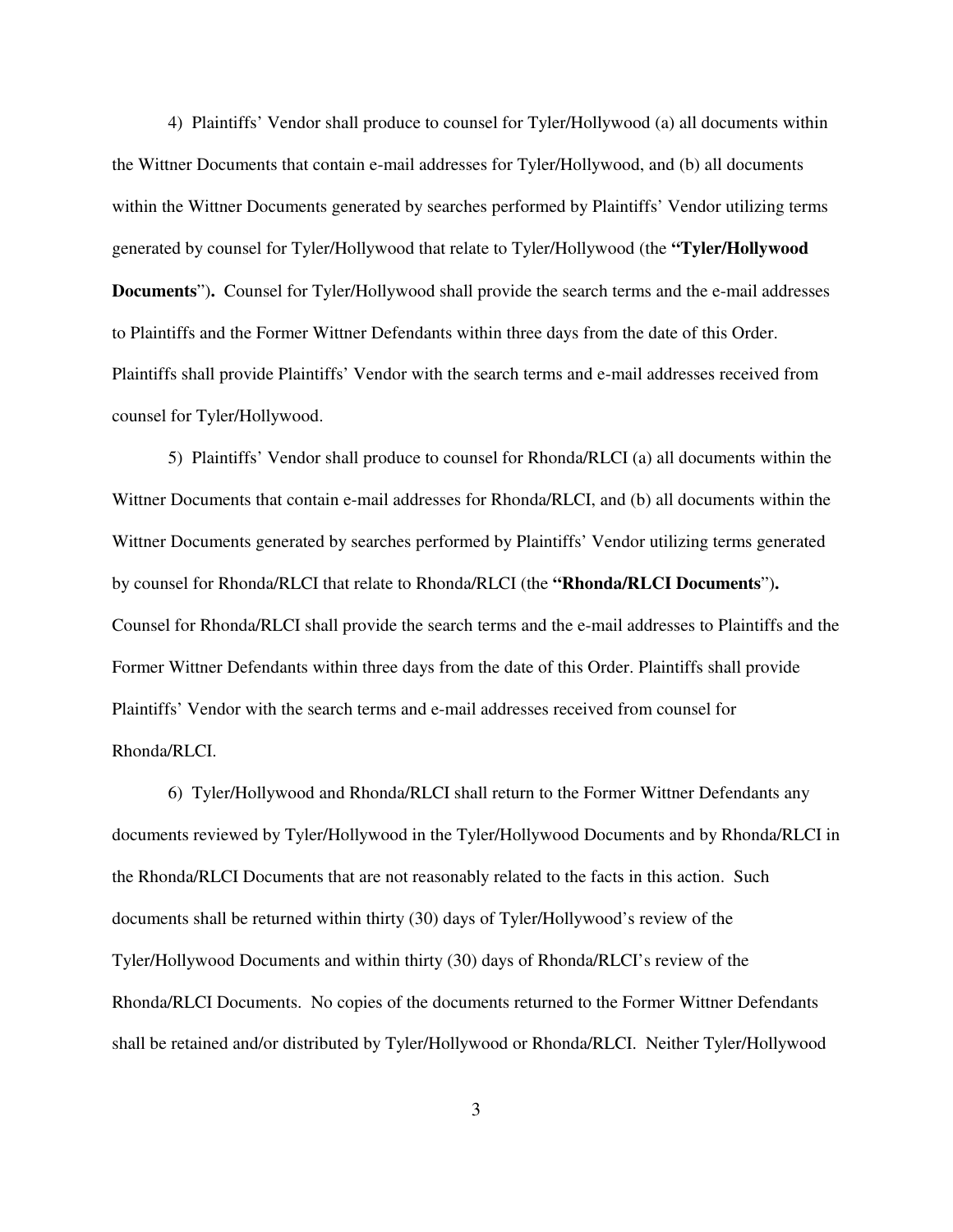nor Rhonda/RLCI shall make any notes or create other work product or otherwise use any documents so returned to the Former Wittner Defendants.

7) Plaintiffs' Vendor shall produce to Plaintiffs all the Wittner Documents other than the Tyler/Hollywood Documents and the Rhonda/RLCI Documents ("**Plaintiffs' First Set**").

8) Counsel for Tyler/Hollywood shall review the Tyler/Hollywood Documents and counsel for Rhonda/RLCI shall review the Rhonda/RLCI Documents within twenty (20) days following their respective receipt of the same from Plaintiffs' Vendor. Tyler/Hollywood shall produce a privilege log to Plaintiffs and the Former Wittner Defendants identifying all documents within the Tyler/Hollywood Documents over which they claim a privilege, within twenty-five (25) days of receipt of the documents. Rhonda/RLCI shall produce a privilege log to Plaintiffs and the Former Wittner Defendants identifying all documents within the Rhonda/RLCI Documents over which they claim a privilege, within twenty-five (25) days of receipt of the documents. All documents within the Tyler/Hollywood Documents and the Rhonda/RLCI Documents over which Tyler/Hollywood and Rhonda/RLCI do not claim a privilege shall be produced by Tyler/Hollywood and Rhonda/RLCI to Plaintiffs ("**Plaintiffs' Second Set**").

9) Plaintiffs shall return to Tyler/Hollywood any documents received by Plaintiffs in Plaintiffs' First Set that reasonably appear to be privileged, and which privilege belongs to Tyler and/or Hollywood. Plaintiffs shall make no notes or create other work product or otherwise use any documents so returned to Tyler/Hollywood. Plaintiffs' obligation to return privileged and/or inadvertently produced documents is without prejudice to Plaintiffs' right to litigate whether the asserted privilege applies.

10) Plaintiffs shall return to Rhonda/RLCI any documents received by Plaintiffs in Plaintiffs' First Set that reasonably appear to be privileged, and which privilege belongs to Rhonda and/or RLCI.

4